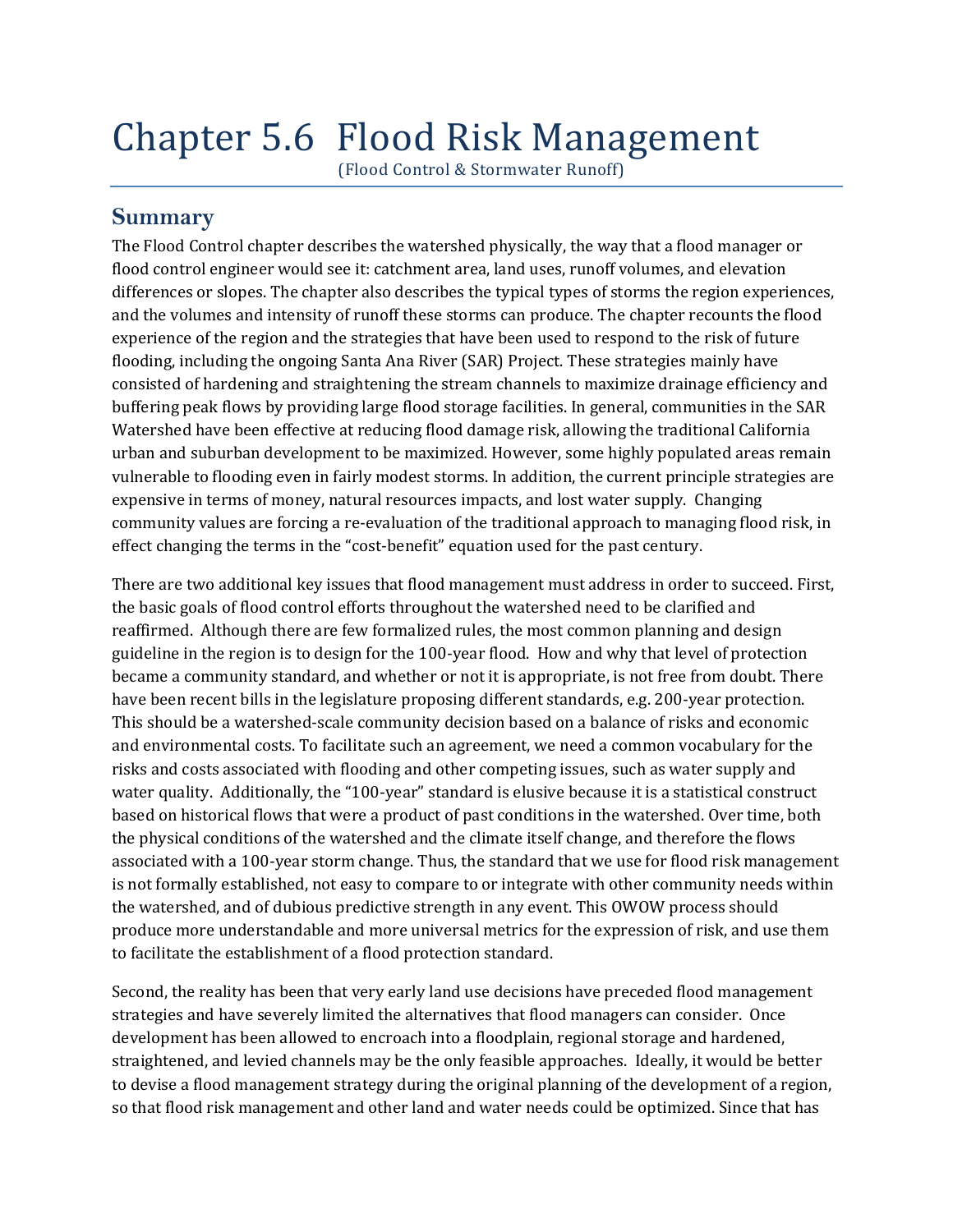never been the practice in the region, and since the region is now highly urbanized, the Flood Risk Management Pillar and the Water and Land Use Pillar will need to collaborate to determine what, if any, new approaches would be productive going forward. **Figure 5.61** illustrates the built flood control systems, as well as the 100‐year flood zones within the SAR Watershed.



#### **Figure 5.61 Built Flood Control Systems and 100Year Flood Zones in the Santa Ana River Watershed**

# **Introduction**

A vision of flood risk management in 2030:

Each person in the watershed feels secure that there is a less than one in one hundred chance in any given year that their home will be flooded. No one in the watershed is killed by flood waters, and there is no uninsured property damage due to flooding. Stormwater is managed with the understanding that it is both a potential risk and a valuable resource.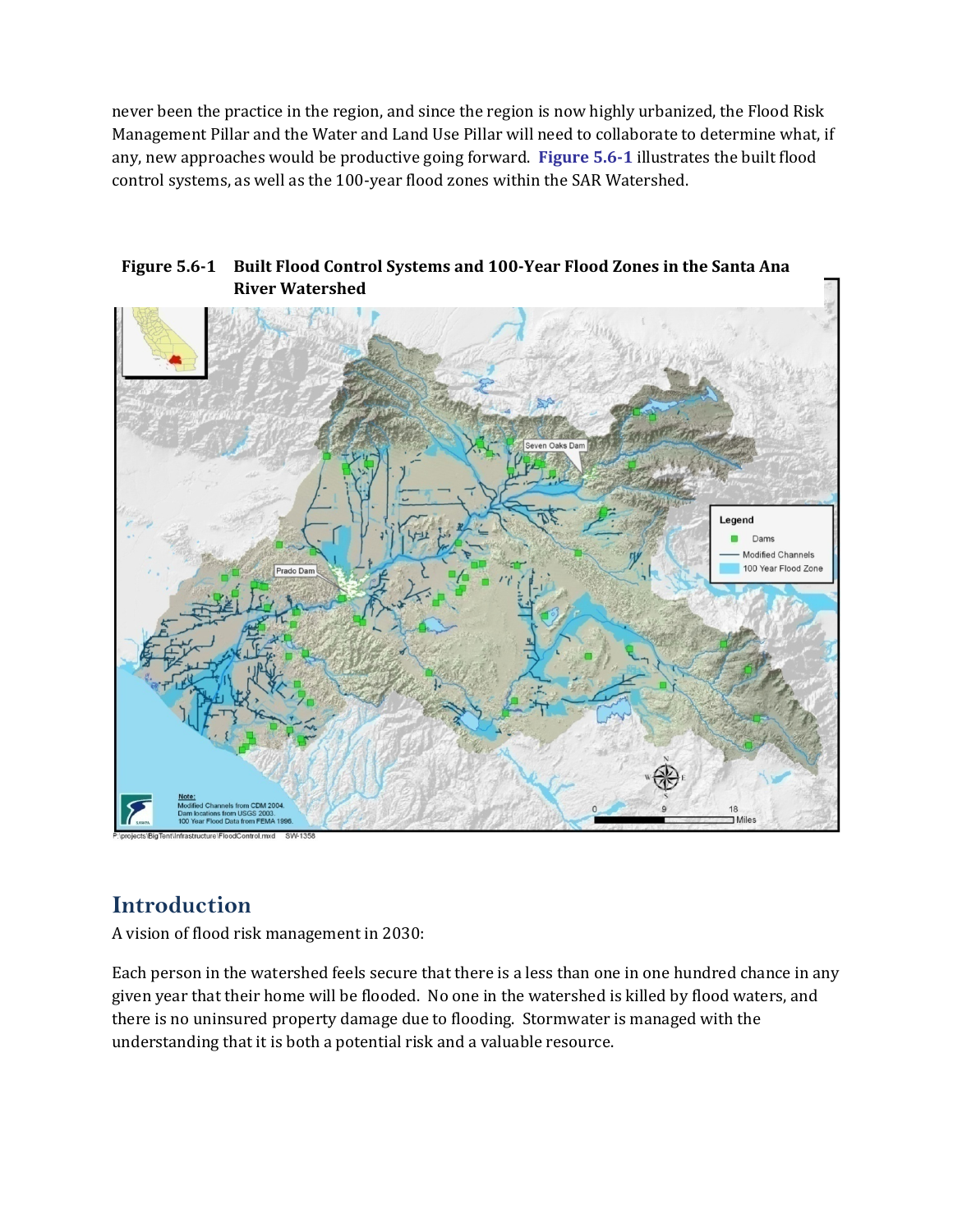Agencies throughout the watershed manage flood risk in balance with other community goals as part of a common management program. Investment in flood risk management is guided in this way to optimize risk reduction and avoid creating new problems or conflicts.

Stormwater conveyance facilities are used to achieve multiple benefits as much as possible, e.g., recreation, groundwater recharge, pollutant removal, habitat functionality, etc. This occurs because each of the municipal agencies in the watershed ensures that flood risk management strategies are considered early in the general plan process, and the costs and benefits of various strategies are fully described.

The objective of this OWOW planning process most directly relevant to flood risk management is the goal to "manage rainfall as a resource," with its sub‐objectives of maximizing beneficial use of rainwater and providing appropriate flood control capacity and other community benefits. Although water is valuable and groundwater recharge is important, the prevailing view within the watershed has been that physical protection from flood damage was of paramount importance, and that efforts to capture and store flood water for beneficial use were generally infeasible, considering the volumes, intensity, and infrequency of such flows. The effect of this prevailing view was magnified by the fact that decisions about land development, water supply, and flood control were based on work done by separate agency staffs, often approved by separate governing boards, and on different timelines. The strategies available for flood risk reduction often have been constrained by development decisions that were made separately and earlier. Changing this trend in the future requires a conscious effort to integrate flood risk reduction into other community needs, both in terms of the weight given to flood risk concerns, and in terms of the timing of decision making.

# **The Santa Ana River Watershed from a Flood Manager's Perspective**

The SAR drains approximately 2,450 square miles. Maximum elevations in the Watershed exceed 11,000 feet, and more than one‐third of the watershed area lies within three steep mountain ranges. Most of the rest occurs in lower‐sloped valleys formed by a series of broad alluvial fans that extend from the base of the mountain front. The SAR has an average gradient of about 240 feet/mile in the mountains and about 20 feet/mile near Prado Dam. The principal tributaries are significantly steeper.

The climate is generally mild, but both temperature and precipitation vary considerably with distance from the ocean and with elevation. Most precipitation falls as rain and occurs from December through March. Rainfall varies from ten inches/year in Riverside to about 45 inches/year in the higher mountains.

Winter storms usually move in from the Pacific Ocean bringing widespread rain, and snow at the higher elevations. Such storms often last for several days. More localized storms associated with frontal systems can occur at any time of the year. They are rare, but can produce high-intensity precipitation over a comparatively small area for up to six hours.

Stream flow is perennial in the canyons of the SAR and in the headwaters of most of its tributaries, but is generally ephemeral in most valley segments. Stream flow increases rapidly in response to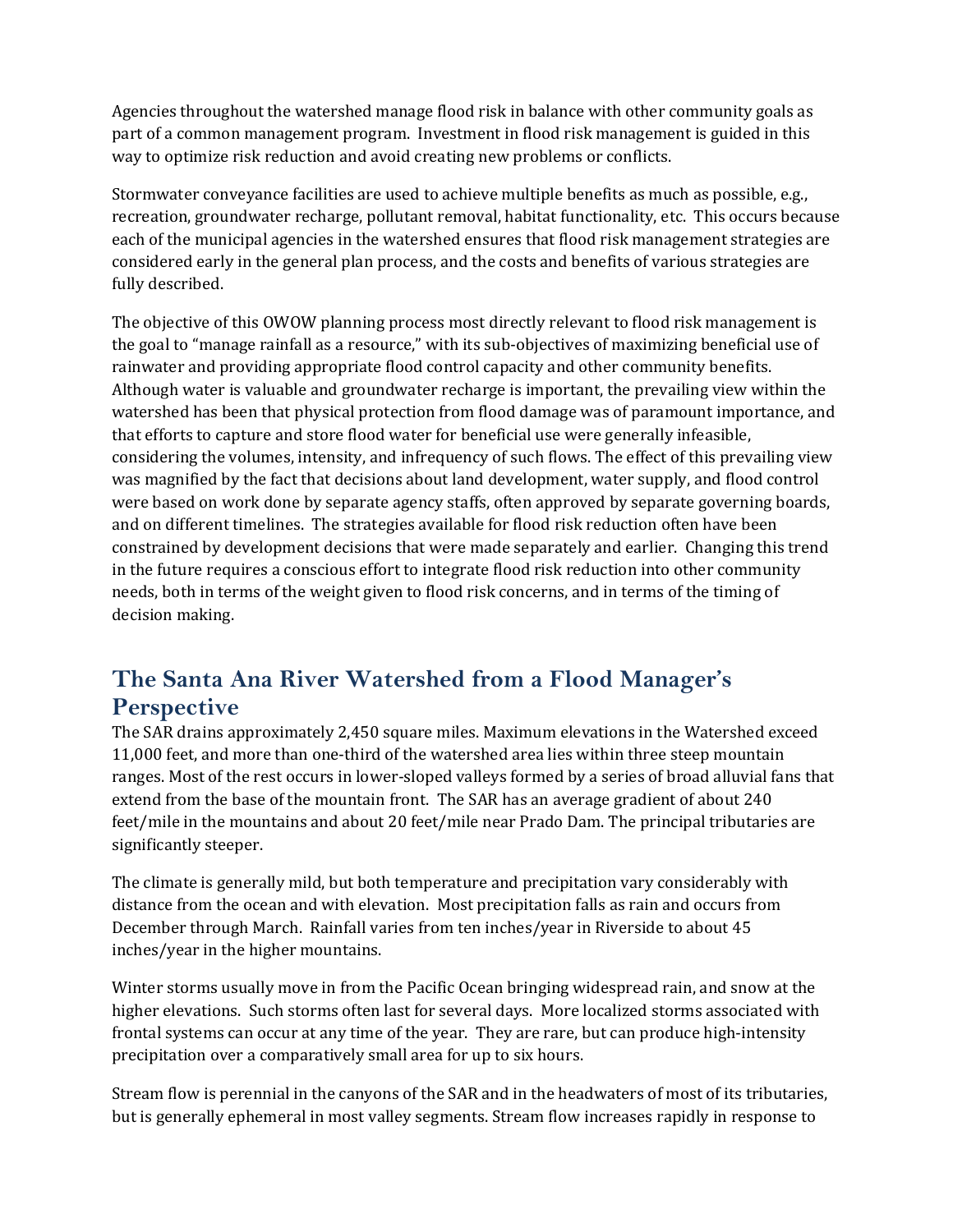precipitation. High-intensity precipitation, especially following wildfire, may result in intense sediment-laden floods, with some debris load in the form of shrubs and trees.

The Watershed has experienced flooding on numerous occasions in the American era, including flood in 1825, 1862, 1884, 1914, 1916, 1927, 1938, 1965, 1969, 1983, and 1995. The critical event in flood management in the Watershed was the 1938 flood. In that event, Orange County experienced California's worst flooding of the  $20<sup>th</sup>$  century. Anaheim experienced 15 feet of water in some places, and 182,000 acres were inundated. Dozens of people died. In Riverside and San Bernardino Counties, the 1938 flood made it painfully clear that the County governments did not have an adequate program of flood protection. San Bernardino County created its flood control district in 1939, and Riverside County followed the same course in 1944.

Prado Dam had been authorized in 1936, but was not completed until 1941. It was built primarily for downstream flood protection, and 92 percent of the Watershed lies above it. More recently, the dam also has become a vital component of the water supply management program in the region, and has allowed the creation of ecologically important habitat areas behind the dam. According to a mainstem report, when Prado Dam was built, it was to provide protection against flooding in a 200‐ year event. Because the area has become so heavily populated, that number has decreased to 70 years with downstream channel capacity reduced to approximately 50 years.

The Army Corps of Engineers (Corps) initiated the Santa Ana River Mainstem Project (SARP) in 1964. The Corps completed a survey report in 1975 and the Phase I General Design Memorandum (GDM) for the SARP in 1980. Construction of the SARP was authorized by Section 401(a) of the Water Resources Development Act of 1986. Construction of the SARP was initiated in 1989, and completion scheduled for 2010.

The SARP is located along a 75‐mile reach of the SAR in Orange, Riverside and San Bernardino Counties. The plan for flood control improvements includes three principal features:

Lower river channel modification for flood control along the 30.5 miles of the SAR from Prado Dam to the Pacific Ocean.

Construction of Seven of Seven Oaks Dam (about 3.5 miles upstream of the existing Prado Dam) with a gross reservoir storage of 145,600 acre-feet (AF).

Enlargement of Prado Dam to increase reservoir storage capacity from 217,000 AF to 362,000 AF.

The Seven Oaks Dam Watershed comprises 177 square miles, excluding 32 square miles that is isolated by Baldwin Lake. The principal tributary within the Seven Oaks canyon area is Bear Creek, which drains 55 square miles, and has an average gradient of 460 feet/mile. The only existing structure that would affect flood flows in this sub‐watershed is Big Bear Lake, which is a water conservation reservoir. It collects water from a 38‐square‐mile drainage area, and has a surcharge storage capacity of about 8600 AF between the top of the conservation pool and the top of the dam. Aside from Seven Oaks Dam, the only other major flood control dam above Prado Dam is San Antonio Dam.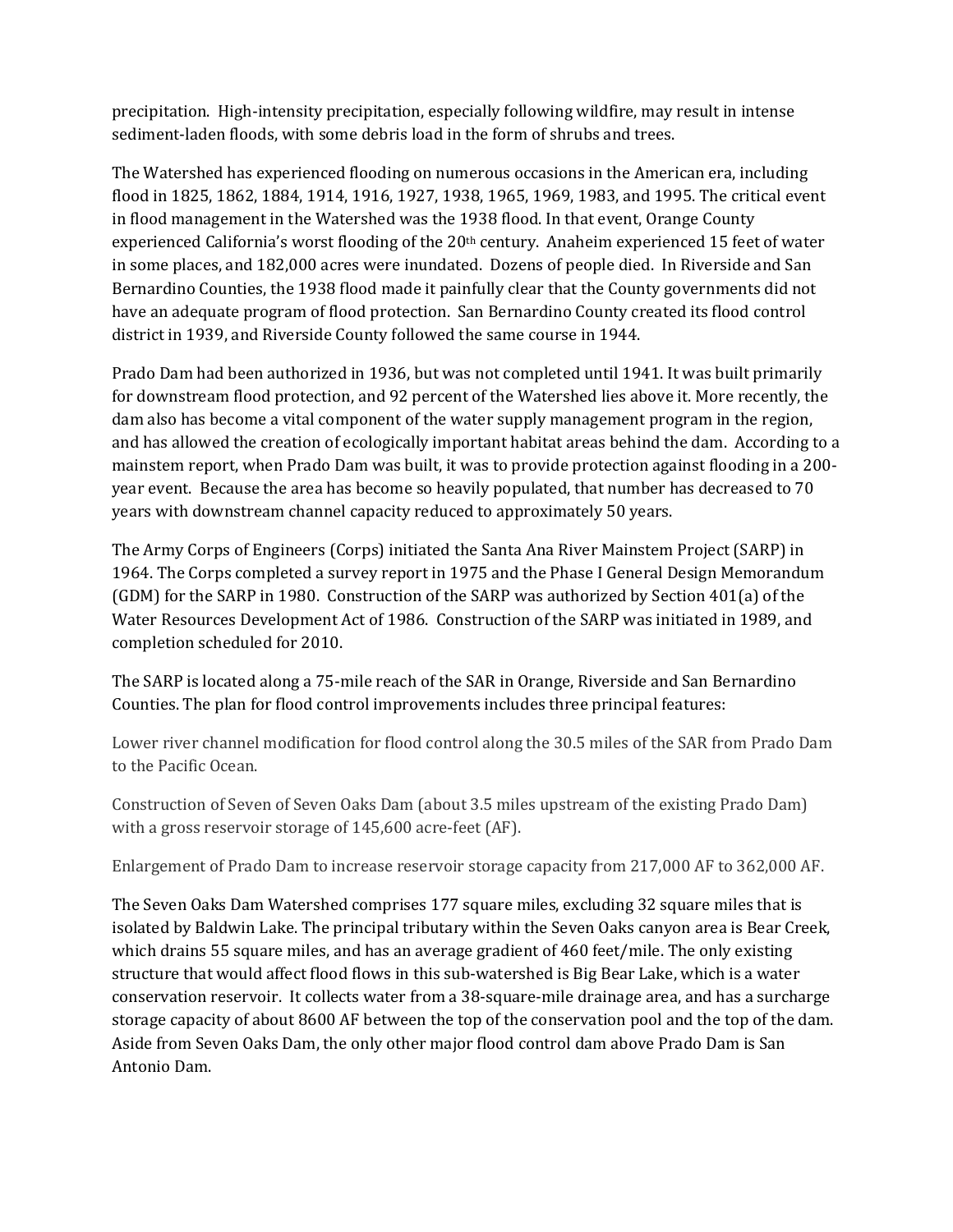The Lower SAR Basin from Prado Dam to the ocean comprises about 208 square miles, excluding the 19 square miles behind Carbon Canyon Dam. The river flows about 31 miles from Prado Dam through Santa Ana Canyon and seven Orange County cities before reaching the ocean. About 60 percent of the drainage area to this reach lies in the Santa Ana Mountains and Chino Hills, while most of the rest lies within the broad coastal plain. Of the numerous tributaries, the principal one is Santiago Creek, which drains about 102 square miles. The average gradient of the river mainstem from Prado Dam to the ocean is about 15 feet/mile.

Other smaller flood control improvements exist along Cucamonga, Deer, Lytle, and Cajon Creeks above Prado Dam, and Carbon Canyon Dam and Villa Park Dam in Orange County. These include channelization, debris basins, storm drains, levees, stone and wire-mesh fencing, stone walls or riprap along the banks of stream channels, concrete side slope protection, and drop structures. Other improvements not aimed mainly at flood control include spreading grounds, recharge basins, and water conservation reservoirs. There are more than 100 water conservation and recreational reservoirs in the basin, with storage volumes ranging from 5 AF to 182,000 AF in Lake Mathews. These improvements affect the regimen of lesser flood flows, but do not appreciably affect major flood flows. Lake Elsinore can have considerable influence on flood flows depending on its water surface elevation at the beginning of a storm.

By 1988, the Corps noted that the SAR was uncontrolled for much of its length in Riverside and San Bernardino Counties above Prado Dam. Flooding in 1969 had caused serious damage to sewage treatment plants, sewage lines, and bridges, and had flooded large areas of agricultural land and caused heavy bank erosion along most of the river. Below Prado Dam, the Corps calculated that downstream communities enjoyed about 70‐year flood protection, while parts of the channel near Fountain Valley and Huntington Beach could not contain a 50-year flood. A 100-year flood would inundate over 160 square miles of urbanized land in Orange County.

The intent of the SARP was to provide the developed and developing areas in the Watershed with approximately 100‐year flood protection through the end of the project life. While this system of infrastructure has been in development, the three counties that comprise the Watershed and the various cities within them, have overseen the growth of the region's population and its conversion, broadly speaking, from agriculture to an urban setting. The population of the three counties comprising the Watershed was less than 400,000 in 1940, and is now more than 7 million, most densely concentrated in the SAR Watershed.

In addition to the mainstem of the SAR, the regional flood control agencies each have extensive plans governing flood management for tributaries. For example, the Upper SAR Watershed is contained within San Bernardino County Flood Control District's (SBCFCD) jurisdiction. There are approximately seven major and three minor mainline flood control systems draining directly into the SAR from San Bernardino County. In addition, two systems flow directly into Prado Flood Control Basin which connects to the SAR. Of these 12 mainline systems, eight are built to their ultimate capacity. The remaining ones are in an interim condition and need upgrading. Many of the regional subsystems that feed these main lines are in interim condition; a few others are merely proposed facilities.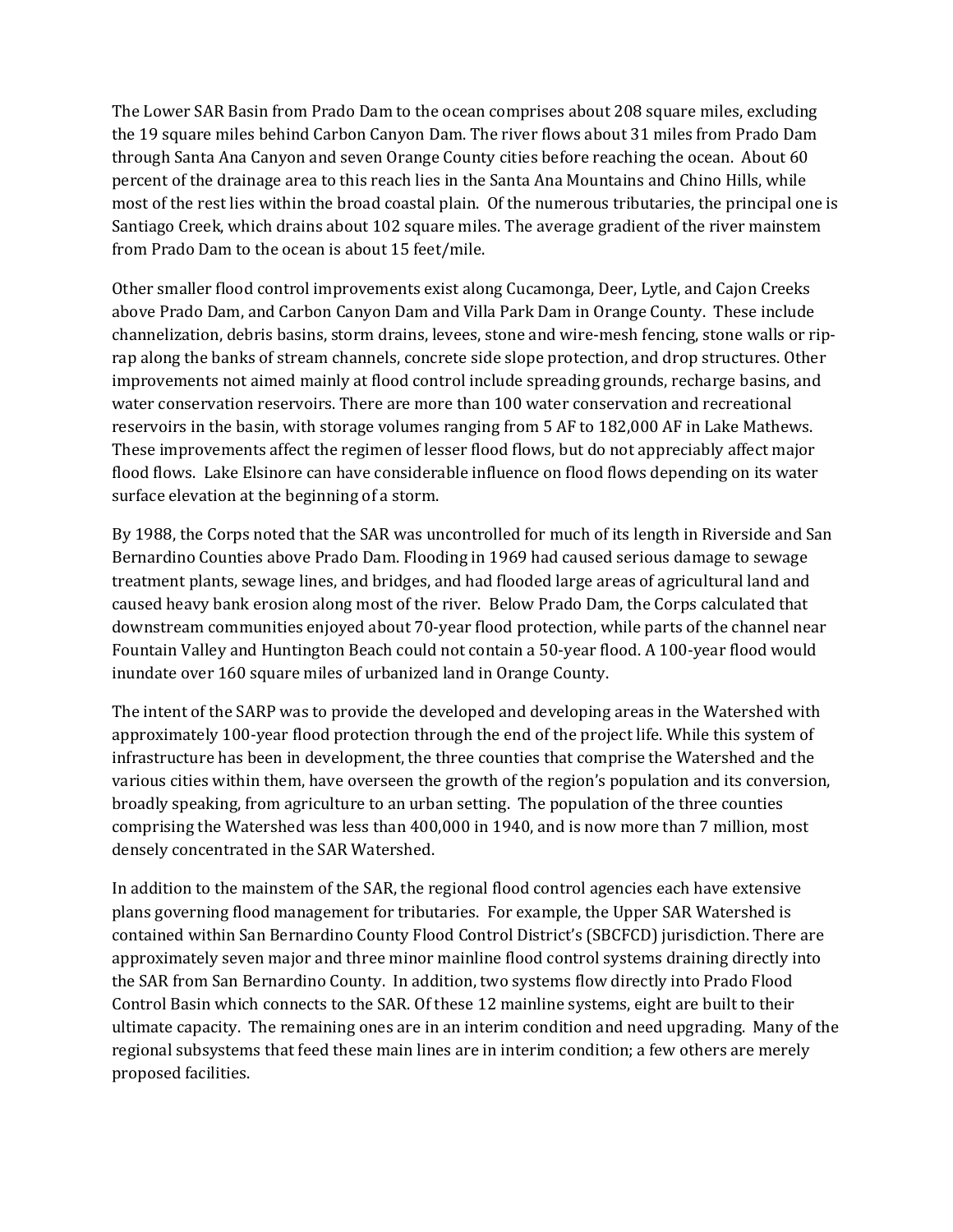Though most concrete structures typically are designed to have a 50 year lifespan, SBCFCD has a number of facilities that are older than 50 years and still function well. Many of the SBCFCD's facilities were built by the Corps in the 30s, 40s, 50s, 60s and 70s. Most of those facilities still are considered to be stable and secure structures with little or no repair requirements.

From SBCFCD's perspective, the majority of the mainline system is built out to ultimate, but the interim facilities operating within our jurisdiction are in need of improvements. The regional interim subsystems consist of rail and wire revetment or simple rock slope protection. These facilities experience erosion and undercutting on a regular basis. Also, these interim systems do not provide the ultimate capacities and as communities develop, increasing runoff volumes further compromise those capacities. In conclusion, although the mainline systems are complete, the regional subsystems are acceptable at best, and the flood control system as a whole is in need of improvements.

# **The Traditional Way of Thinking about Flood Protection in Southern California**

Flood protection agencies, including the Corps, county flood control districts, and cities are charged with ensuring that floodwaters do not endanger life or property. Historically, efforts to deal with flooding in the region focused on reducing the threat to properties from floodwaters and on damage control. These strategies mainly have consisted of hardening and straightening the stream channels to maximize drainage efficiency, and buffering peak flows by providing large flood storage facilities.

In many ways, these strategies have been a great success; many people and highly valuable economic assets are now protected from a certain level of flooding. A number of significant issues have arisen, however, that warrant consideration in a discussion about a going-forward strategy.

The management of flood risk has been profoundly affected by the sequence of decision-making and the interests of the early decision makers. A typical conversation today about reforming our approach to flood risk management compares the various costs of our traditional strategies against the alternative "softer" approaches of wider floodways, restricted development in floodways, restoration of wetlands, and so forth. The reality, however, is that much of the land use and development in the SAR Watershed preceded systematic flood control planning and implementation. This history of limitations is not unique to this Watershed.

Typically in southern California, the early European settlers established themselves near sources of water. Because of the climate and terrain, the places where water tended to be readily available were lower, flatter areas near streams, where stream flow could be diverted or shallow wells could produce groundwater. Often, stream beds were attractive for land development because of accessibility. Immigrants from wetter climates did not think of the dry stream beds as water bodies. Given the semi-arid climate and the braided-channel form of many of the local rivers, it might be years between rain events that actually produced any significant flow in some of the streambeds. As the population grew very rapidly between the infrequent but significant storms, only a diminishing percentage of the residents had any concept of the physical floodplain for the streams they lived near.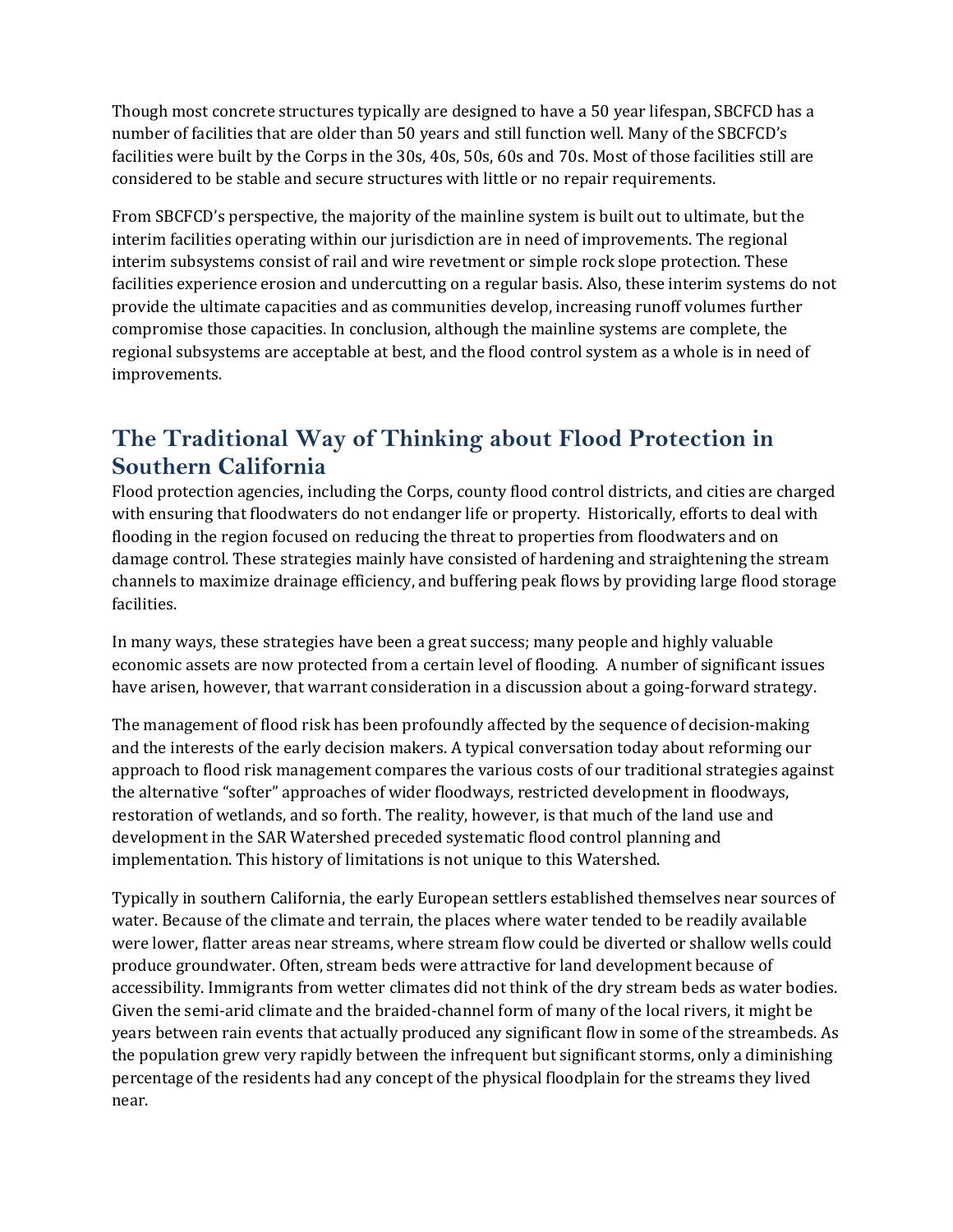Eventually, rain fell and the rivers flowed. The resulting damage to property that had been developed in the floodplains prompted initiatives to protect valuable property from flood damage. The available flood management solutions where thus entirely reactive to then-existing development, even though not nearly as dense as development was to become in the future. The alternatives available to flood managers were constrained by existing development and the expense of acquiring urbanizing land for flood control right=of‐way. The only feasible solution tended to be to channelize the streams, which increase velocities, so that more flow could be carried in the same narrow channels. To maximize velocity and to avoid erosion, the channels often needed to be engineered with rock or concrete lining.

This approach**,** while effective at managing flood risk, created other environmental, fiscal, and management issues, which must be addressed as we plan for the future. Any opportunity to change the direction of flood management strategy immediately encounters the constraint of available land and the cost of acquiring additional land. It is ironic and true that the land that is too dear now to be acquired reasonably for flood management only has become valuable because of the promise of flood protection.

There already have been some efforts toward more holistic approaches to flood risk management within the Watershed. For example, the San Jacinto River Watershed Council (SJRWC) has led a stakeholder group to develop an Integrated Regional Water Management Plan (IRWMP) for that 770‐square‐mile sub‐watershed. Like all IRWMPs, it addresses a number of water resources issues in an integrated framework, including water supply, water quality, drought‐proofing ,and critical habitat protection. The plan also addresses flood risk concerns, and recognizing that the issue is risk management and not purely a matter of engineering, the SJRWC approach frames the issue as "provid[ing] flood protection to existing disadvantaged communities." In that group's view, assisting disadvantaged communities is a particularly important risk to be mitigated, considering all of the needs within the watershed. The plan acknowledges a number of alternative strategies to flood risk management instead of channelization. It remains to be seen how well the plan is implemented and whether or not it is detailed enough to provide decisive support for the innovative approaches is mentions.

## **Challenges for the Future**

#### **Watershed Coordination**

For more creative approaches to flood risk management both to flourish and to improve upon the results of traditional approaches, planning and implementation needs to be coordinated at the watershed scale. The three county flood control districts already have developed good working relationships and they coordinate more effectively than, for example, the various land use planning agencies within the Watershed. To firmly integrate flood risk management with other water resources goals, however, will require a quantum leap in the level of coordination and communication between agencies and stakeholders. The Watershed truly needs a culture of communication, where the sharing of information and strategies, and group discussion of costs and benefits, is the norm. In particular, the three county flood control districts should coordinate even more than they do now, and they should develop standard approaches to coordinating with the major land use planning agencies in the watershed, as well as the water districts.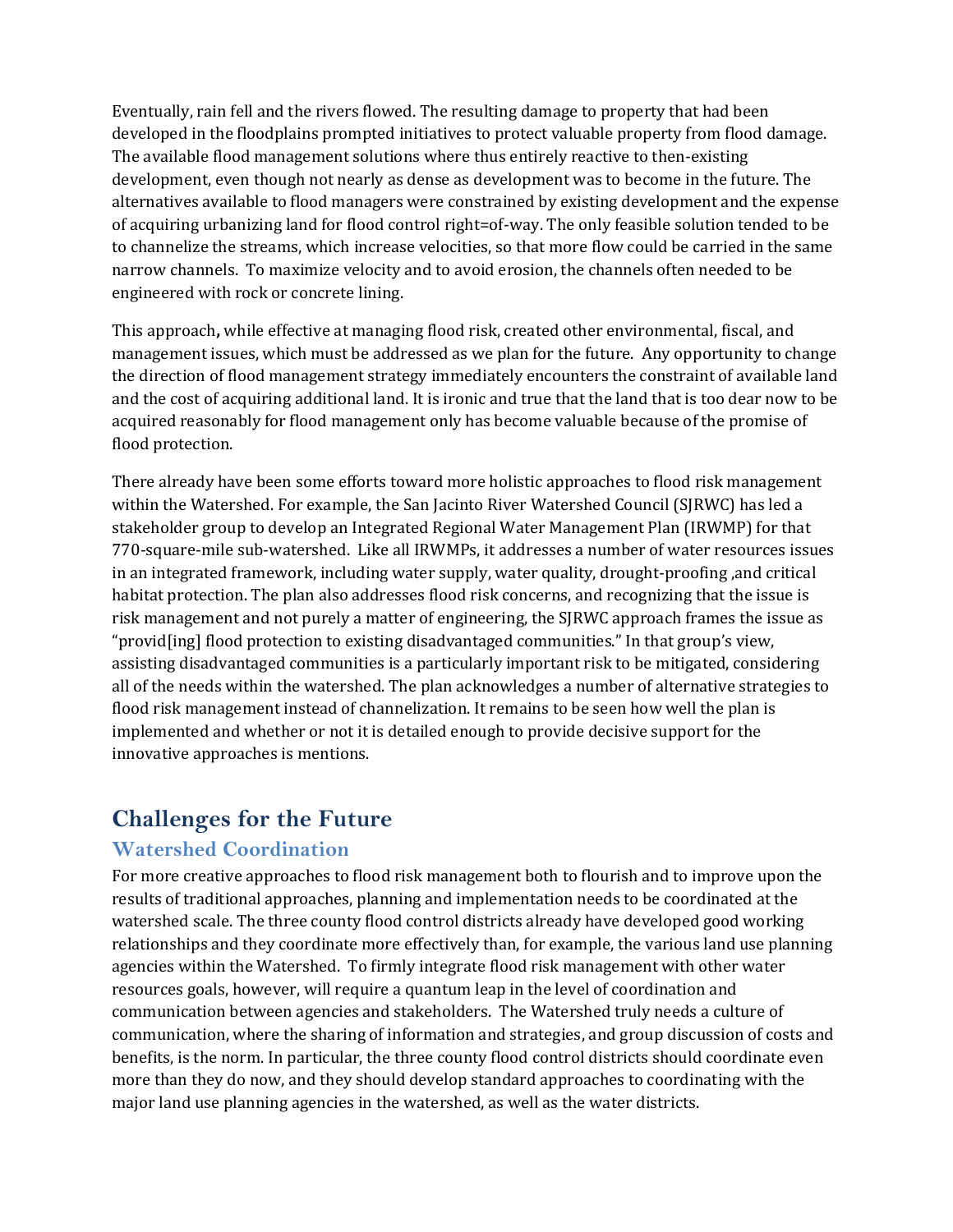A significant challenge and opportunity for the future is the improvement of risk assessment methods, metrics, and messages. This will be discussed in more detail below, but it can be noted here that this is one kind of action that should be standardized throughout the Watershed to get the most benefit. All agencies and the general public will benefit from clarity and commonality in the way risks are assessed, quantified, and described.

The watershed approach also always raises issues of working or contributing to work that is physically outside of an agency's jurisdiction. This is true for all sorts of water resources efforts that can be the focus of the watershed approach, including flood risk management. The issue cannot be avoided and must be addressed so that resources can be directed at the watershed scale to the most important issues, and with the greatest integration and synergy.

A final example of an aspect of planning and design that relates to stormwater management that would be greatly improved by watershed‐scale coordination is the adoption of data standards. For planners, engineers, and managers to collaborate routinely across disciplines and across jurisdictional lines, they need to use the same data, or at least the same kinds of data, as much as possible. This can mean standard protocols for topographic data, hydrologic calculations, rainfall measurement, and quality assurance and quality control for hydrologic data. It is a necessary part of establishing a common language and a common understanding within the watershed.

#### **Water Conservation**

The OWOW Steering Committee adopted a sub-objective of maximizing the beneficial use of rainwater. Our historic strategies for flood risk reduction have been directly opposed to this goal. The hardened channels that sped storm water away also prevented the water from replenishing groundwater basins. Even where storage has been used to buffer peak flows, the storage facilities are designed and operated for flood control capacity, and do not provide significant water supply benefit. Soon after flood control projects were implemented, groundwater sources usually experienced shortages, and water importation became a necessity.

Today we face an ever increasing need to be as efficient as possible with our water supply. We have made significant improvements in our approach, by using our facilities on the SAR to increase groundwater recharge, especially in the lower SAR. We have pioneered the reoperation of Prado Dam and the use of Seven Oaks Dam to allow more use of storage capacity for water conservation, without unacceptably diminishing flood protection.

The challenge for the future is to find additional ways to modify our infrastructure, or at least build new parts of the system differently, to provide flood protection but still capture our local water, particularly in the Inland Empire (water captured in the upper watershed is likely to be available for use two or more times before it flows to the ocean).

## **Stormwater Quality Management and Flood Risk Management**

The area within the watershed is regulated by three area-wide municipal stormwater permits, all of which are in the process of being renewed. The existing stormwater quality programs in each county include the use of site design features and flow‐reduction management practices in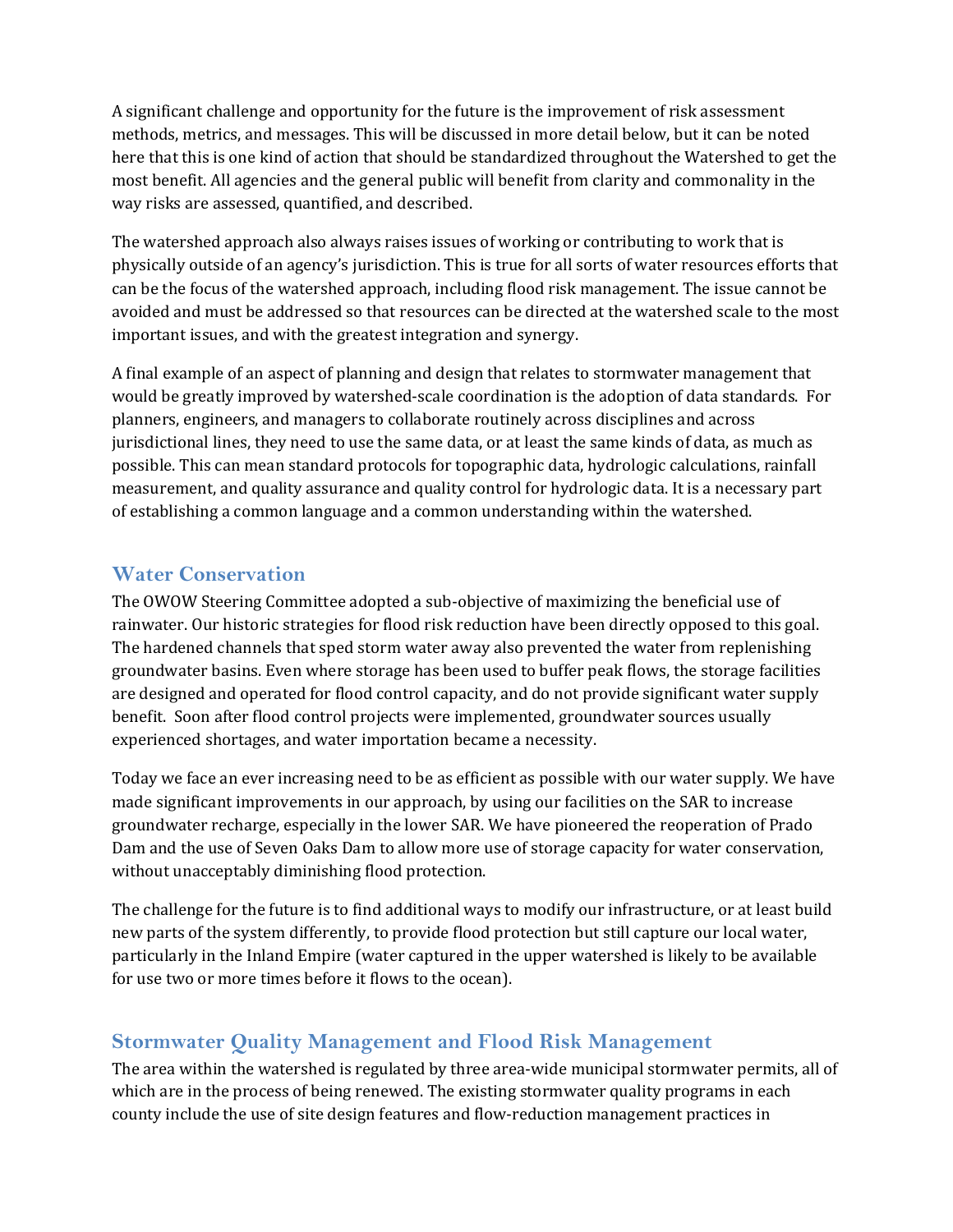connection with new development. These elements of the stormwater quality programs are certainly going to be increased in the current round of permit renewals. The new permits will include express requirements to limit the projects change of the hydrograph for runoff from the site, mainly by using "low impact development" (LID) design concepts. These include minimizing impervious surface area, including pervious areas to interrupt flows across impervious areas, maximizing the use of groundwater infiltration basins, and so forth.

It is important to note that these management practices are intended to prevent or minimize water pollution and the deleterious effects on water bodies from the change in flow characteristics resulting from development. The LID concepts and other methods used to avoid changes to the hydrograph will not, however, address flood management issues. As a practical matter, once even natural areas are saturated by the first rains of a big storm or a series of storms, the runoff characteristics of the site become very much the same as that from a traditional development with many impervious surfaces. In any event, it is almost certain that the new permits will mandate certain LID measures and other control measures that are sized to address relatively small and frequent rain events, but not the large events for which flood conveyance facilities have to be sized.

#### **Ecological Impacts**

Our flood control system has had dramatic effects on the environment within the Watershed. Natural floodplains perform ecological functions as habitat, water pollutant removal, and groundwater recharge, as well as slowing flows and thereby dampening flood peaks downstream.

Our extensive system of improved channels unquestionably has a significant effect on the region's riparian and wetland habitats, on water quality in the streams and at the beach, and on the aesthetics of our communities.

Channel improvements for flood conveyance and the construction of dams for flood detention have a direct effect on riparian and wetland habitats. New projects of this type have become increasingly unacceptable to the public, and when approved, incur major costs for environmental mitigation. Flood control strategies in new developing areas may well be changed just because of these habitat concerns. Whether retrofitting of existing channelized reaches will ever be found to be feasible is a challenge for the future. The expense—especially of land acquisition—would be great, but the benefit to regional habitat vitality and sustainability also would be significant. An important goal should be to maximize marginal opportunities for gains in habitat functioning within existing rights of way.

A closely related challenge is the regulatory burden on maintenance of flood conveyance channels and basins. Vegetation management such as mowing, sediment removal, and other maintenance activities are often subjected to permitting and mitigation requirements in the name of protecting habitat. The imposition of stricter environmental regulations on existing facilities represents a new cost without increase in flood protection, and often without real habitat benefits either. In fact, regulatory attempts to benefit habitat in man‐made or highly modified channels likely will increase flood risk, defeating the goals of the flood management project. In addition, the difficulties associated with habitat regulations are a very real disincentive to any attempts at habitat restoration within existing flood control facilities, illustrating the rubric that no good deed goes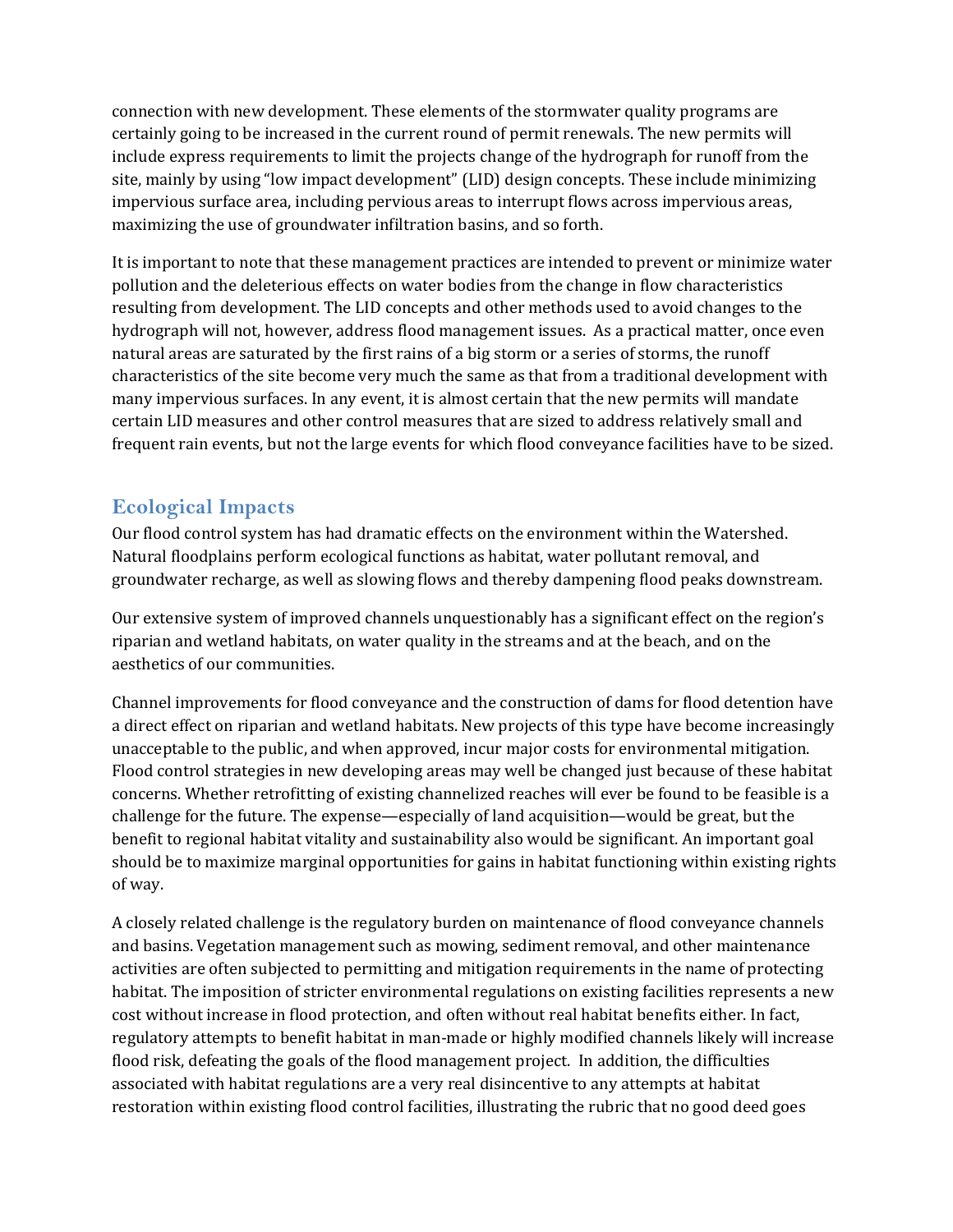unpunished. A goal of this regional planning effort should be to develop a regional consensus on habitat restoration projects and how to keep environmental regulations from defeating them.

#### **Money and Advocacy**

Historically, both flood control projects and the often related water supply projects were expensive. The public investment needed for projects of that sort was more palatable if it were spread over a large population. Thus, the idea became ingrained in our regional culture that property protection depended on infrastructure improvements, which depended on growth to be affordable. A challenge for the future is for the Watershed to break the habit of relying on future development to fund infrastructure.

In addition, the evaluation of new flood risk management strategies will take place largely in the setting of an already built environment. No new flood management strategy will achieve a pronounced effect on the Watershed unless it can address both new development and retrofitting in existing developed areas. It will be important to identify incentives for flood management agencies to view programmed repair and replacement projects as significant opportunities to implement new approaches. Changing to a new approach, for example, deciding to widen a right of way and channel to incorporate softer features with more natural functions, is unlikely ever to be found an appropriate investment if it only is evaluated on a project by project or reach by reach basis. Innovative retrofitting projects will make more sense if they are part of a larger plan that is being patiently but consistently implemented.

Flood control infrastructure construction in this watershed often has depended on State and Federal subsidies. This approach necessitates a sustained commitment to advocacy in Sacramento and Washington, DC, that is itself expensive and that has not always been well coordinated. Within the Watershed, different agencies and stakeholders advocate different priorities to State and Federal officials regarding water projects of all types, including flood control projects. The Watershed as a whole, therefore, misses an opportunity to be much more forceful and persuasive in seeking State and Federal funds. A comprehensive, watershed‐wide plan for flood management, integrated with other water resources programs, would be the foundation for focused advocacy efforts of all stakeholders and the entire delegation of legislators in the Watershed.

## **Decision-making**

The common perception in the community is that the flood program managers are responsible for achieving their flood control mission and for the economic and environmental impacts of those actions. But this has not been true, practically speaking, in the history of the region, where flood management alternatives have been constrained by land development decisions that occur first.

From a land use perspective, the three counties and the cities all have adopted General Plans, which are intended to guide planning and development. In the past, General Plans often made little mention of water supply, and flood control discussion focused on the need to make improvements to contain flood flows. The Riverside County General Plan reflects a more modern sensibility, with a balanced statement of the tradeoffs involved in addressing flood protection, as shown in the following excerpts.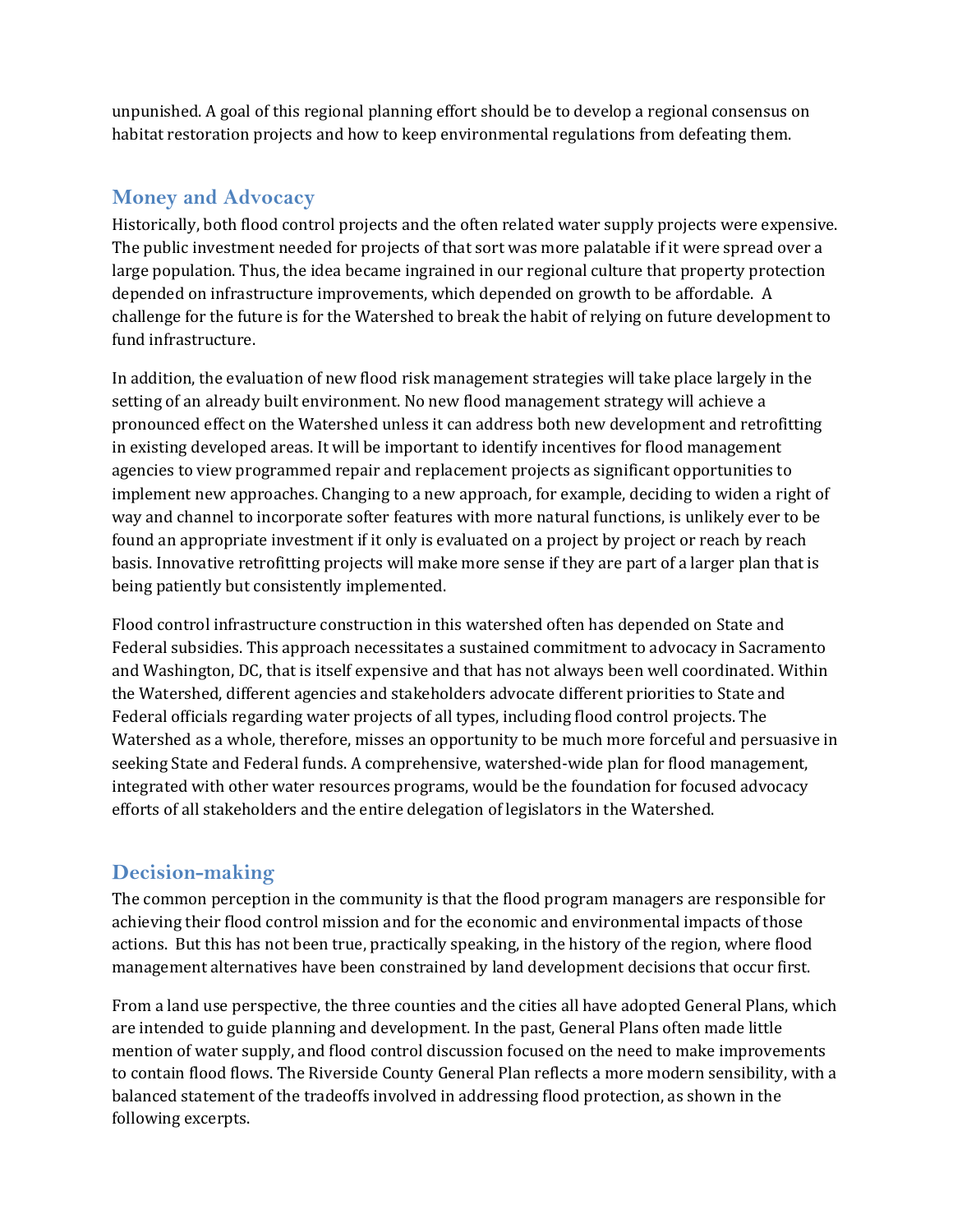Since 1965, 11 Gubernatorial and Presidential flood disaster declarations have been declared for Riverside County. State law generally makes local government agencies responsible for flood control in California.

Riverside County has experienced severe flooding many times throughout its history, resulting in the loss of lives and millions of dollars in property damage. Floods are caused by rivers and creeks overrunning their banks, and most property damage has occurred where development has been allowed without regard for flood hazard. If urban development continues to encroach onto the floodplains without major structural improvements, Riverside County will face an ever-increasing flood hazard, and potential losses will escalate.

The tremendous capital investments made in dikes, channels, levees, and dams over the last half century have not eliminated all flood hazards, and in some instances, the protective facilities may be unable to accommodate the 100-year flood. In recent years, the idea has become increasingly accepted that, while it is essential to protect existing development, the provision of massive flood control facilities merely to permit new development over major floodplains may be unwise. It is often more effective and less costly to locate development outside of hazard areas than to attempt to control the hazard itself.

Furthermore, consistent with the intent and policies of the Multipurpose Open Space Element, the Safety Element recognizes the need to protect watercourses in their natural state. Flood and inundation policies limit the alteration of floodways and channelization when alternative methods of flood control are not technically feasible.

#### *Policies:*

S 4.4 prohibits alteration of floodways and channelization unless alternative methods of flood control are not technically feasible or unless alternative methods are utilized to the maximum extent practicable. The intent is to balance the need for protection with prudent land use solutions, recreation needs, habitat requirements, and as applicable, to provide incentives for natural watercourse preservation, including density transfer programs as may be adopted (AI 25, 60).

#### *Risk Assessment*

Recent environmental legislation and improved understanding and analysis of flood hazards in arid environments have resulted in new approaches to flood hazard mitigation implementation. Nationwide, there is a move to leave nature in charge of flood control. The advantages include lower cost, preservation of wildlife habitat, and improved recreation potential. However, this type of flood mitigation is difficult to implement in areas where development already has occurred, as well as in regions susceptible to sheet flow. Where water spreads across broad areas, mitigation without channels or culverts is more difficult. Flood control structures often have been built piecemeal over the years, and new development may funnel water into older systems with insufficient capacity. These issues have been mitigated in recent years by the preparation of Master Plans by local public works agencies.

The communities within the watershed have invested enormous resources in creating the existing built environment, including urban development, roadways, channel improvements, pipelines,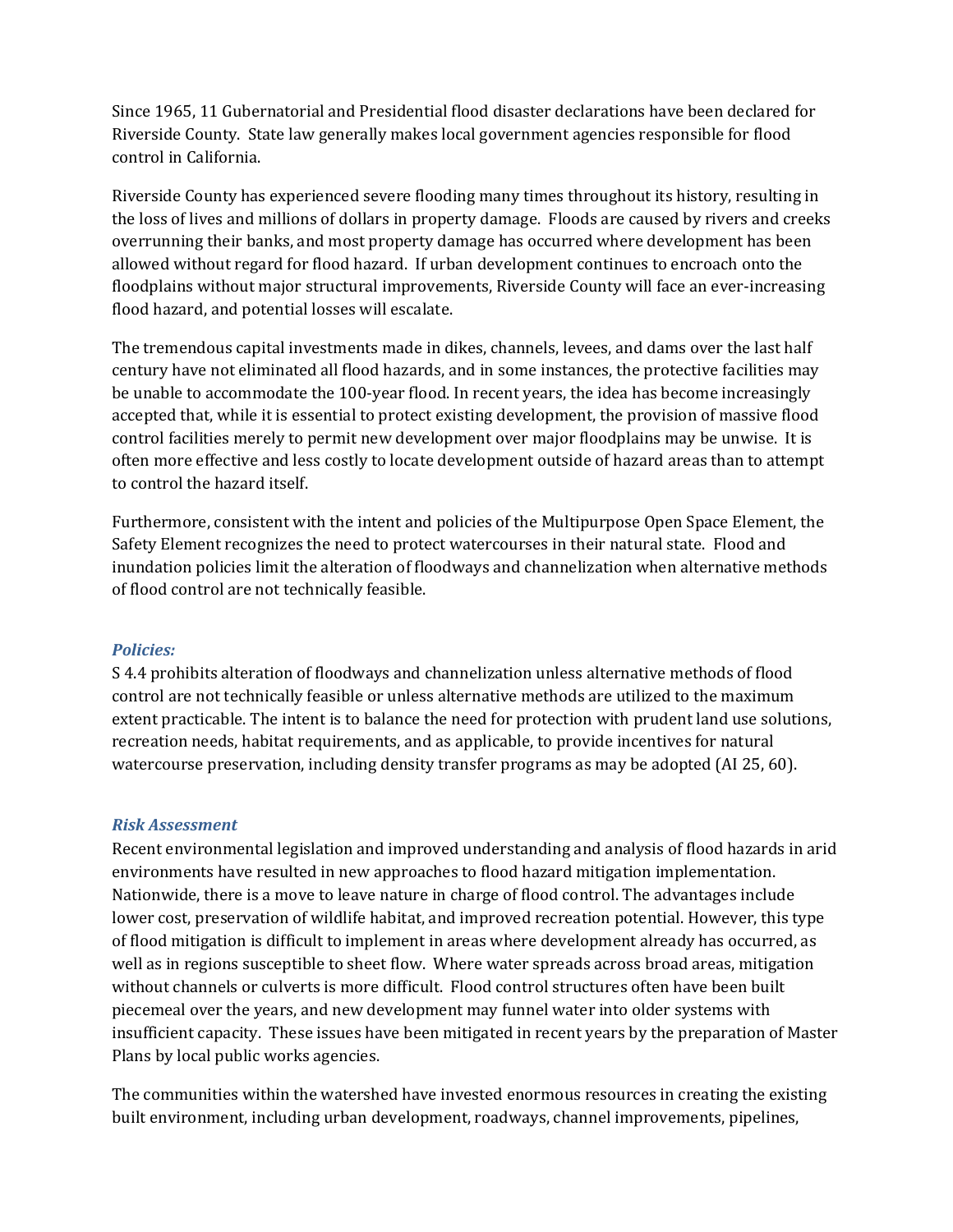treatment plants, basins, dams, and levees. It is vitally important that decisions going forward favor multiple benefit projects, but also that we maximize the use that can be made of our existing infrastructure to achieve more benefits. In the past, multiple benefit projects were not emphasized because flood control, water supply, and development decisions were handled by different governmental entities at different times. This planning effort aims to reach agreement on a governmental decision‐making process that naturally encourages multiple benefit projects and watershed scale master planning of facilities and strategies.

## **Quantification of Risk**

The Steering Committee adopted a sub‐objective of providing appropriate flood control capacity and other benefits to the community. Determining what flood control capacity is appropriate is no easy task. Decisions about flood management were, and are, driven by flood risk, which is a commonly misunderstood concept. Early in the development history of the watershed, flood protection decisions were made based on local notions of what was reasonably or adequately safe. Over time, a community standard has evolved of planning to provide protection from the 100‐year flood. This has become somewhat formalized now, driven largely by the Federal government's use of the 100‐year probability threshold for insurance and subsidy programs. In theory, at least, a local community should make its own decision about the level of flood protection that is adequate for its local circumstances. But that does not happen in practice, and essentially all communities in California, including the SAR Watershed, default to using the 100‐year protection standard for planning purposes. This should not be accepted as a given; however, it is proven by the fact that there has been advocacy in Sacramento recently about creating a statewide standard for a higher level of protection, meaning 200‐year or even 500‐year protection.

The 100-year flood standard does not imply a frequency of occurrence, but denotes a likelihood of occurrence in any given year. It is based on hydrology, and therefore on the information about rainfall and stream flow that we have collected in the past. Our period of record for rainfall and flow information is relatively short in southern California, and for both flood and water supply purposes, we are beginning to see the problems that might arise from relying on a dataset that may not accurately represent a very long‐term condition. Moreover, the weather itself is changing with time due to global climate change, whether human induced or natural. This means that the likelihood of a particular storm is a moving target, making it problematic as a design standard. Additionally, the stream flow experienced in a 100‐year event at a given point along a channel is affected, often dramatically, by changes in upstream land use.

The Corps has noted, regarding the SAR Watershed, that while the mountainous areas of the Watershed remain largely undeveloped, the valley areas are approaching complete urbanization. Urbanization in the valley areas of the SAR Basin has tended to make the basin more responsive to rainfall. Hence, the same rainfall occurring over an urbanized segment of the basin will result in earlier and higher peak discharges, with greater volume than had it occurred over a natural basin without urbanization.

The SARP is designed to provide well over 100-year protection to Orange County through the life of the project. The reality is that no one really knows where that massive investment will leave Orange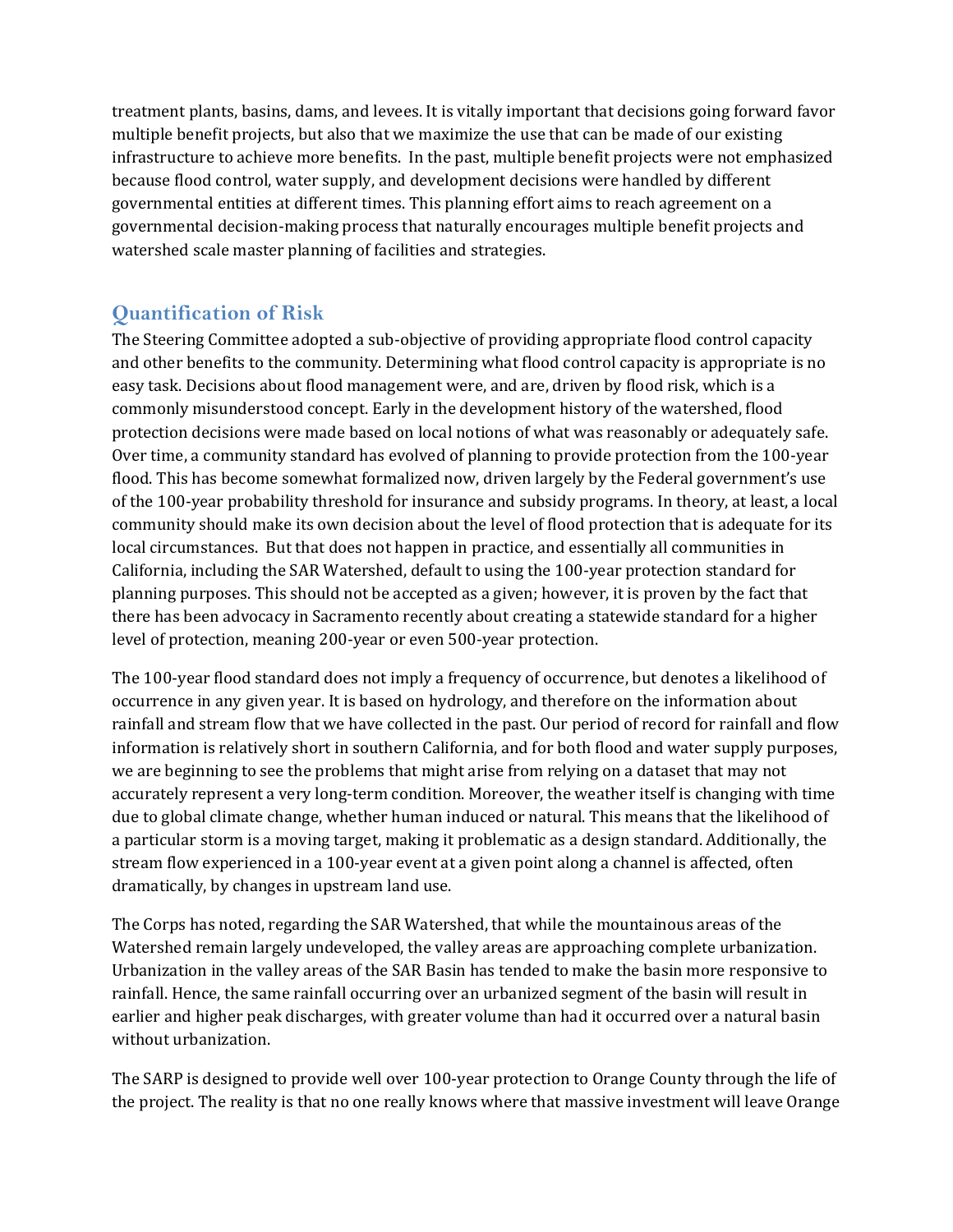County, because the development that actually has occurred upstream is almost certainly different from the assumptions in the original SARP design. The same uncertainty affects flood management decisions in the upper watershed, albeit with less land area above them. Climate change will affect flood protection throughout the Watershed.

Flood risk is documented in FEMA flood insurance rate maps, and the maps are used to determine who can, or who must, obtain flood insurance, and who can receive certain government services. However, the FEMA maps are inaccurate for the reasons discussed here, and are generally out of date, meaning that insurance premiums are assessed inappropriately.

Another consequence of the uncertainties in determining flood risk is that the benefit‐cost calculations done to determine the feasibility of flood control projects or to determine whether or not Federal subsidies will be available, are highly imperfect.

The uncertainty in the degree of flood protection provided can be reduced by having strong, clear policies in General Plans, and by favoring flood management strategies that are not as sensitive to changes in upstream conditions. The uncertainty can never be eliminated; however, in any event, the whole notion of flood risk is a statistical construct, never a guarantee. What is more important is for the risks to be articulated understandably.

First, it is important to express flood risk in a way that makes it relatively easy for elected officials to compare that risk to other needs faced by the community, or even other water resources needs. There is no widely used metric for a similar statistical analysis of the risk of water shortage, or of poor water quality, or of the risk of habitat loss, or species impacts, for example. Moreover, flood managers do not provide elected officials with comparative evaluations of flood damage risk and the impacts of crime, traffic, poverty, or earthquake.

Second, it is important for the public to understand more readily what 100‐year flood protection means. Currently, the only significance of the term to the average citizen is whether flood insurance premiums are required, and whether the local flood manager is doing his or her job well.

# **Conclusion**

Regional flood protection professionals have faced a series of increasingly difficult challenges. The costs associated with acquiring rights of way and constructing infrastructure have climbed steadily over the years, while dedicated funds for flood control infrastructure have not kept pace. Environmental review processes and budgetary controls have become more complicated so that the development, funding, design, and permitting of projects have become a cumbersome process that can take decades. Environmental regulations related to water quality and habitat have seriously affected the financial and technical capabilities of regional flood agencies to operate and maintain their systems.

More recently, professionals from many disciplines that relate to water resources and urban policy have begun to see that flood management cannot be managed separately from other important decisions about land use, water supply, environmental risks, public safety, and quality of life within the urban landscape. However, the legal and bureaucratic processes through which urban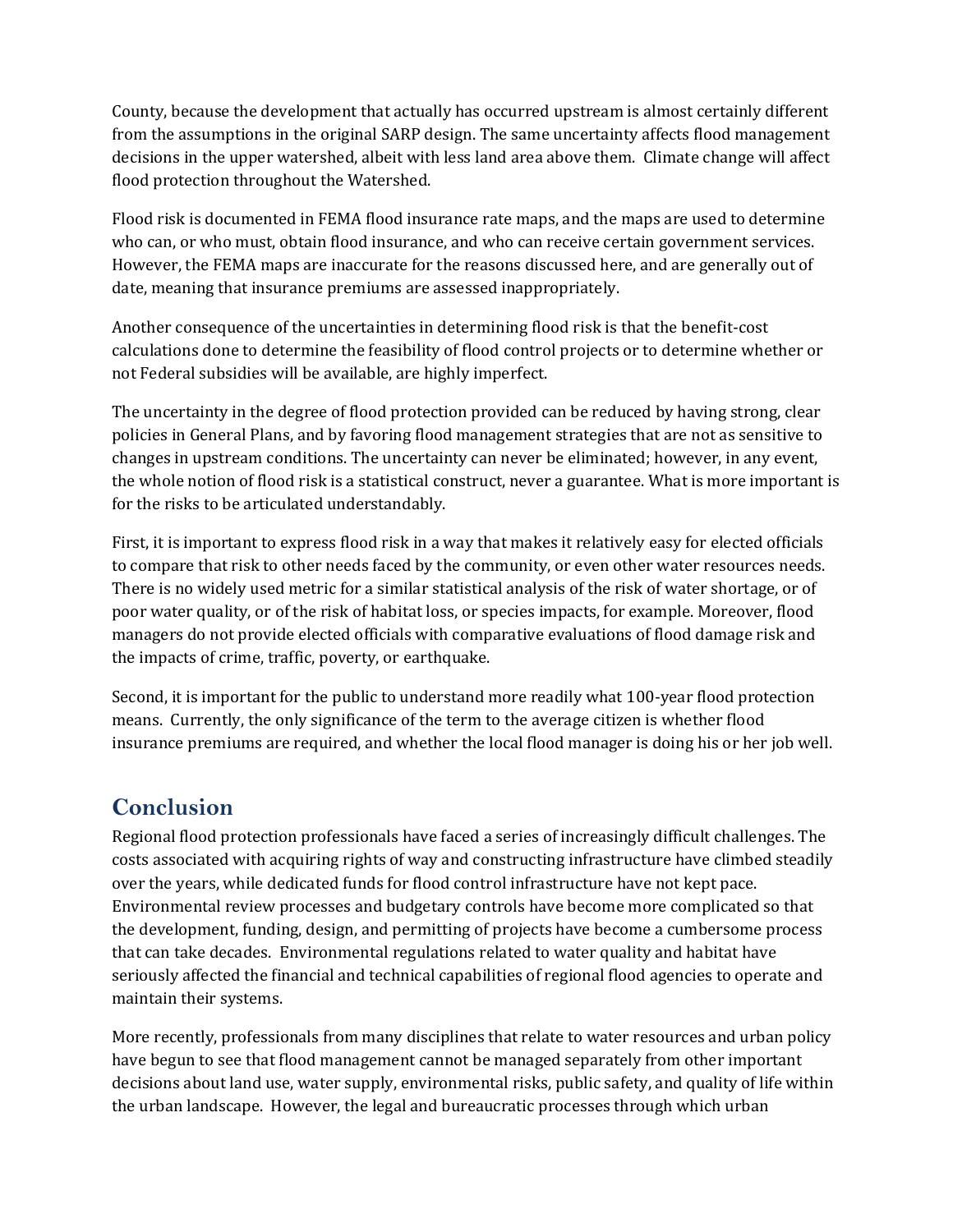government takes place have not changed, and flood management decisions still are not integrated with land use decisions, water supply decisions, and the like.